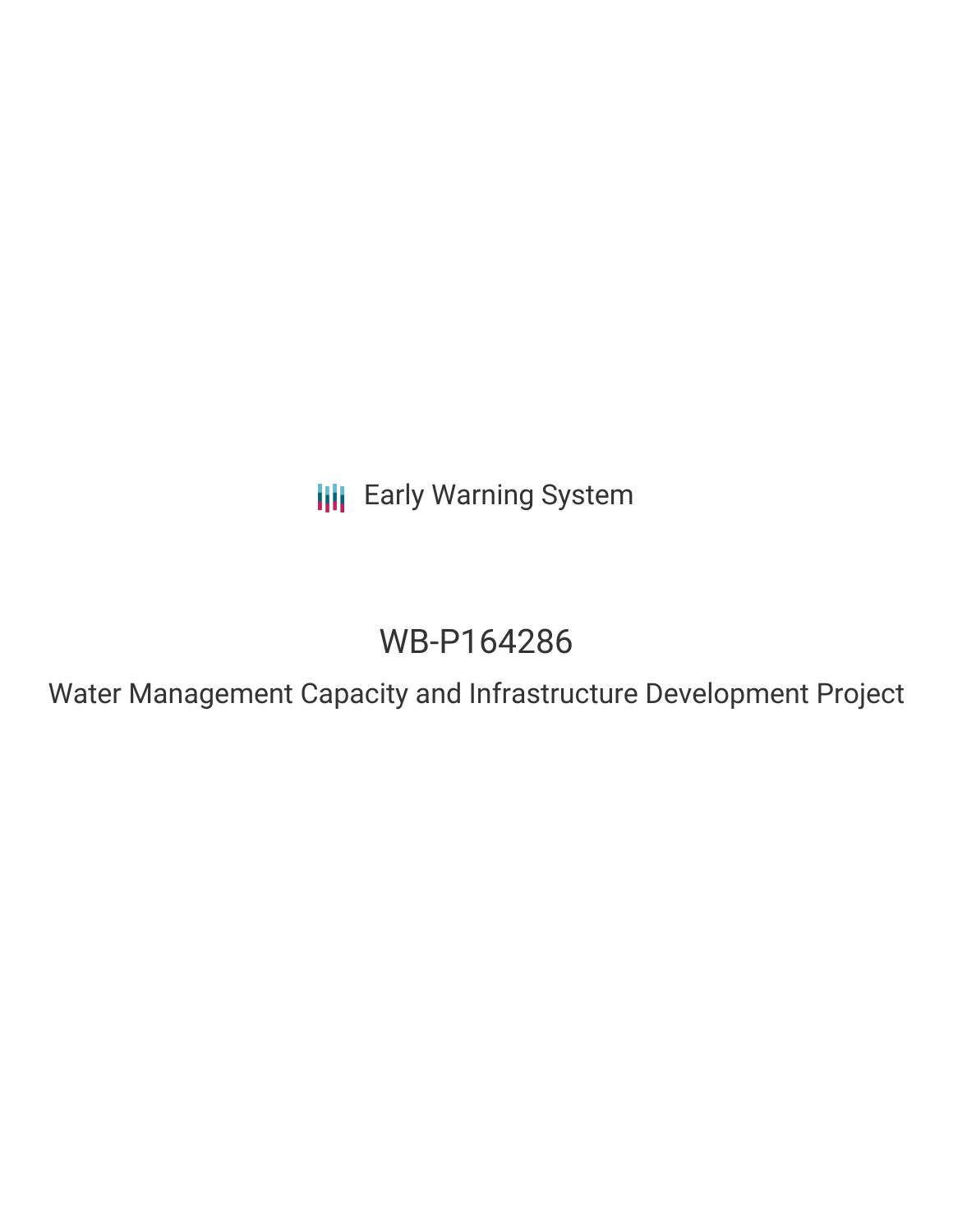

## Early Warning System Water Management Capacity and Infrastructure Development Project

### **Quick Facts**

| <b>Countries</b>               | Nicaragua               |
|--------------------------------|-------------------------|
| <b>Financial Institutions</b>  | World Bank (WB)         |
| <b>Bank Risk Rating</b>        | A                       |
| <b>Borrower</b>                | Government of Nicaragua |
| <b>Sectors</b>                 | Water and Sanitation    |
| <b>Investment Type(s)</b>      | Grant                   |
| <b>Investment Amount (USD)</b> | \$50.00 million         |
| <b>Project Cost (USD)</b>      | \$50.00 million         |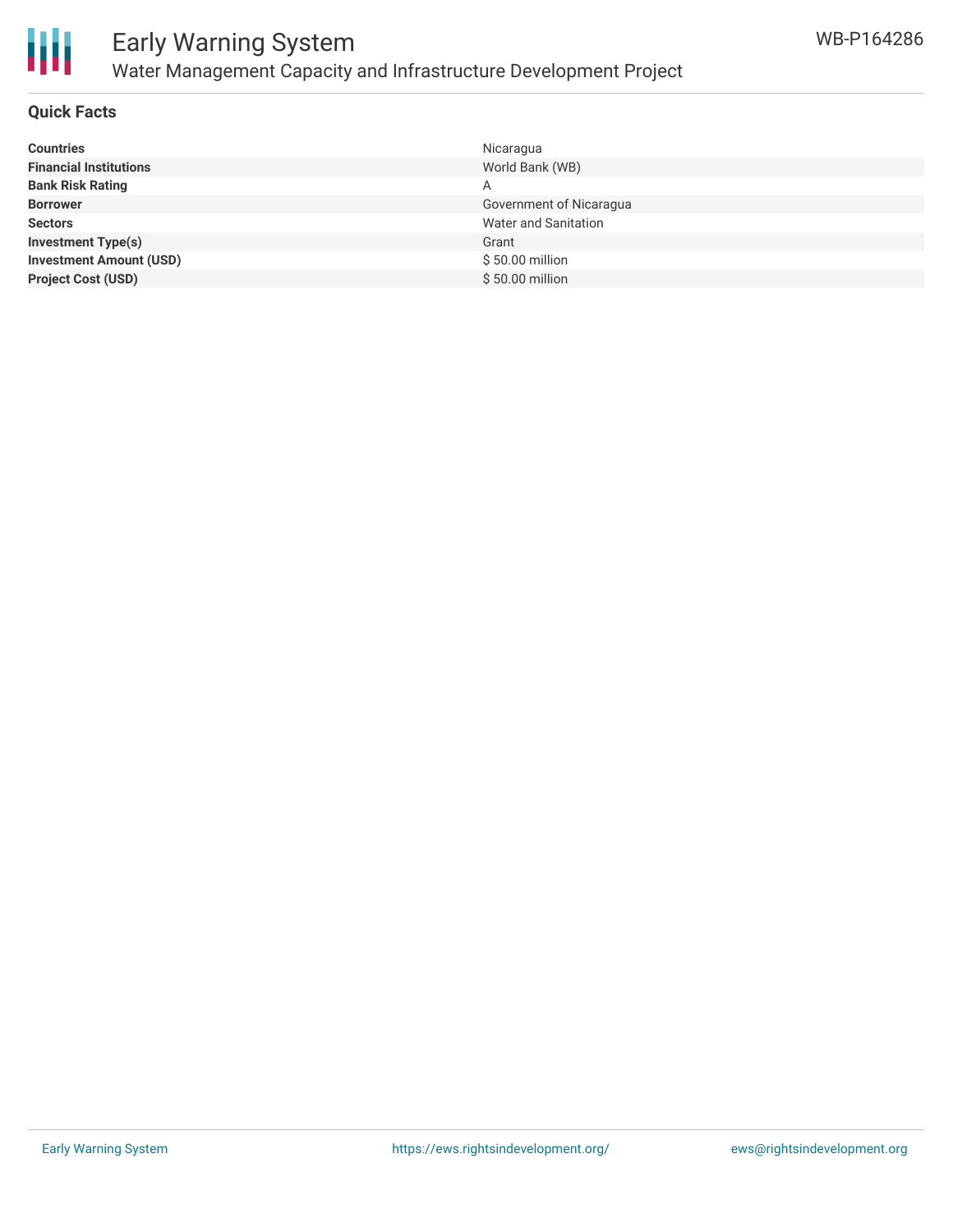

### **Project Description**

According to the bank, the Project Development Objective is to i) strengthen the institutional capacity for water resources management at national level ii) promote planning and implementation of resilient water infrastructure; and iii) improve the recipient's capacity to respond promptly and effectively to an eligible emergency.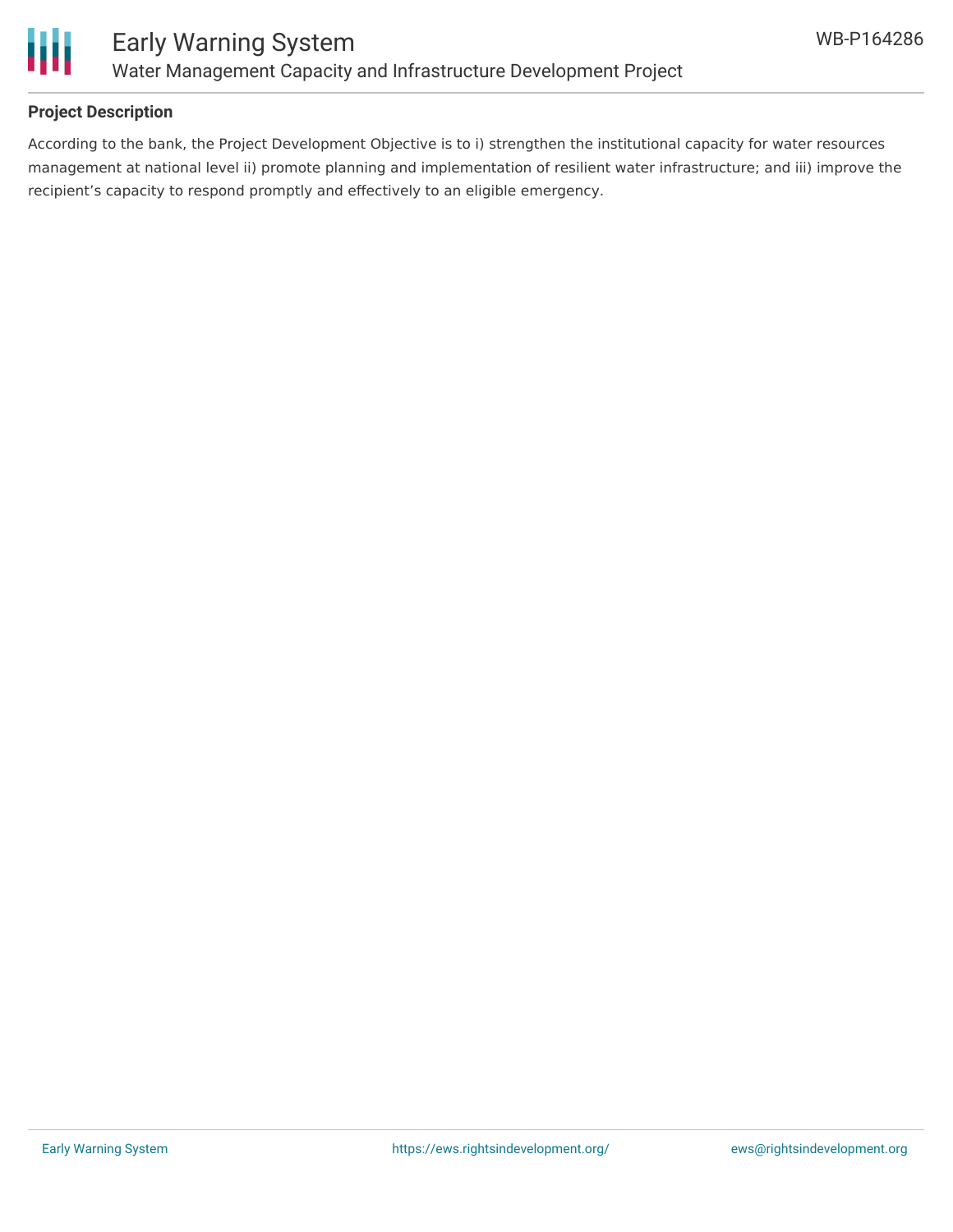

## Early Warning System Water Management Capacity and Infrastructure Development Project

### **Investment Description**

World Bank (WB)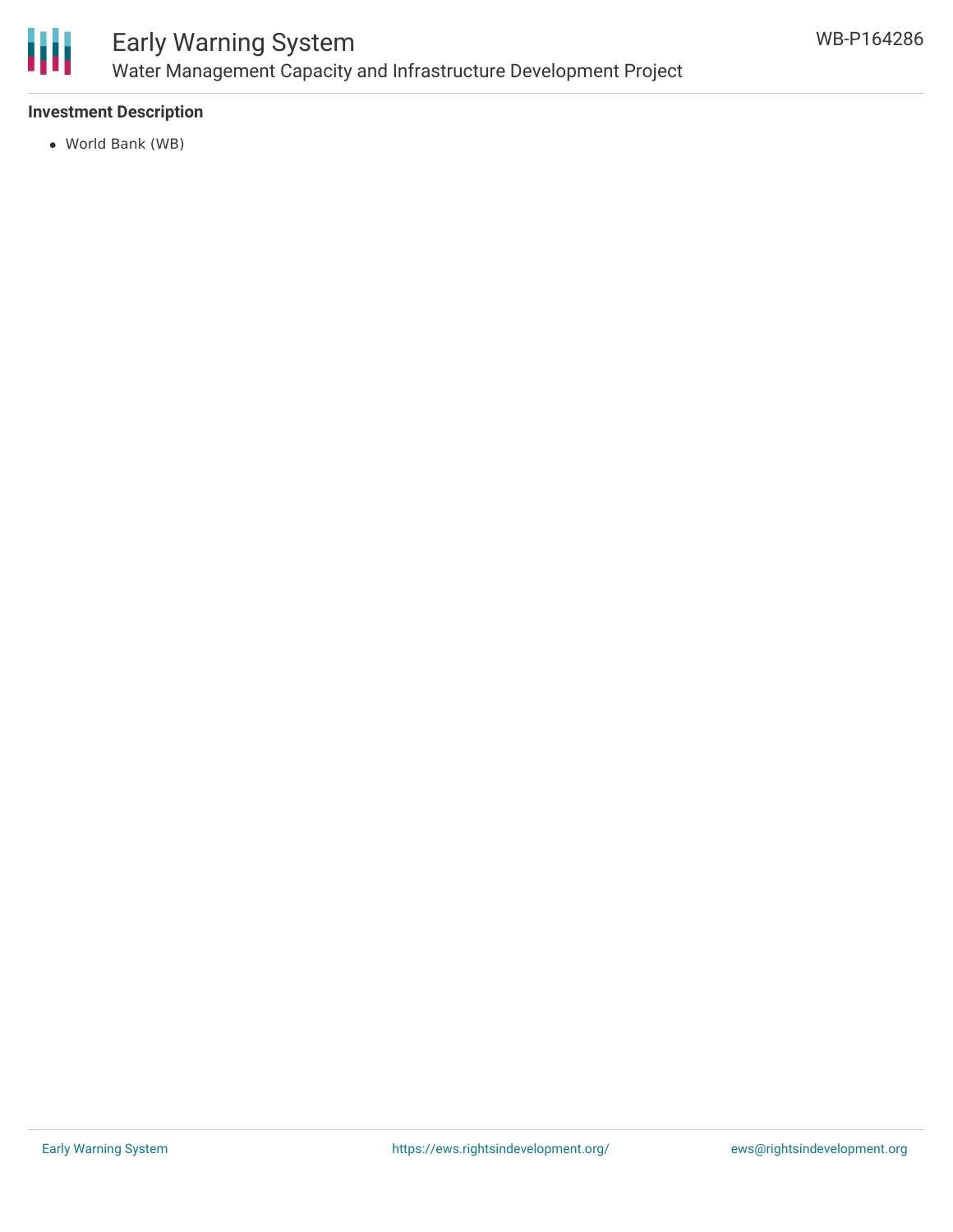

#### **Contact Information**

ACCOUNTABILITY MECHANISM OF WORLD BANK

The World Bank Inspection Panel is the independent complaint mechanism and fact-finding body for people who believe they are likely to be, or have been, adversely affected by a World Bank-financed project. If you submit a complaint to the Inspection Panel, they may investigate to assess whether the World Bank is following its own policies and procedures for preventing harm to people or the environment. You can contact the Inspection Panel or submit a complaint by emailing ipanel@worldbank.org. You can learn more about the Inspection Panel and how to file a complaint at: http://ewebapps.worldbank.org/apps/ip/Pages/Home.aspx.